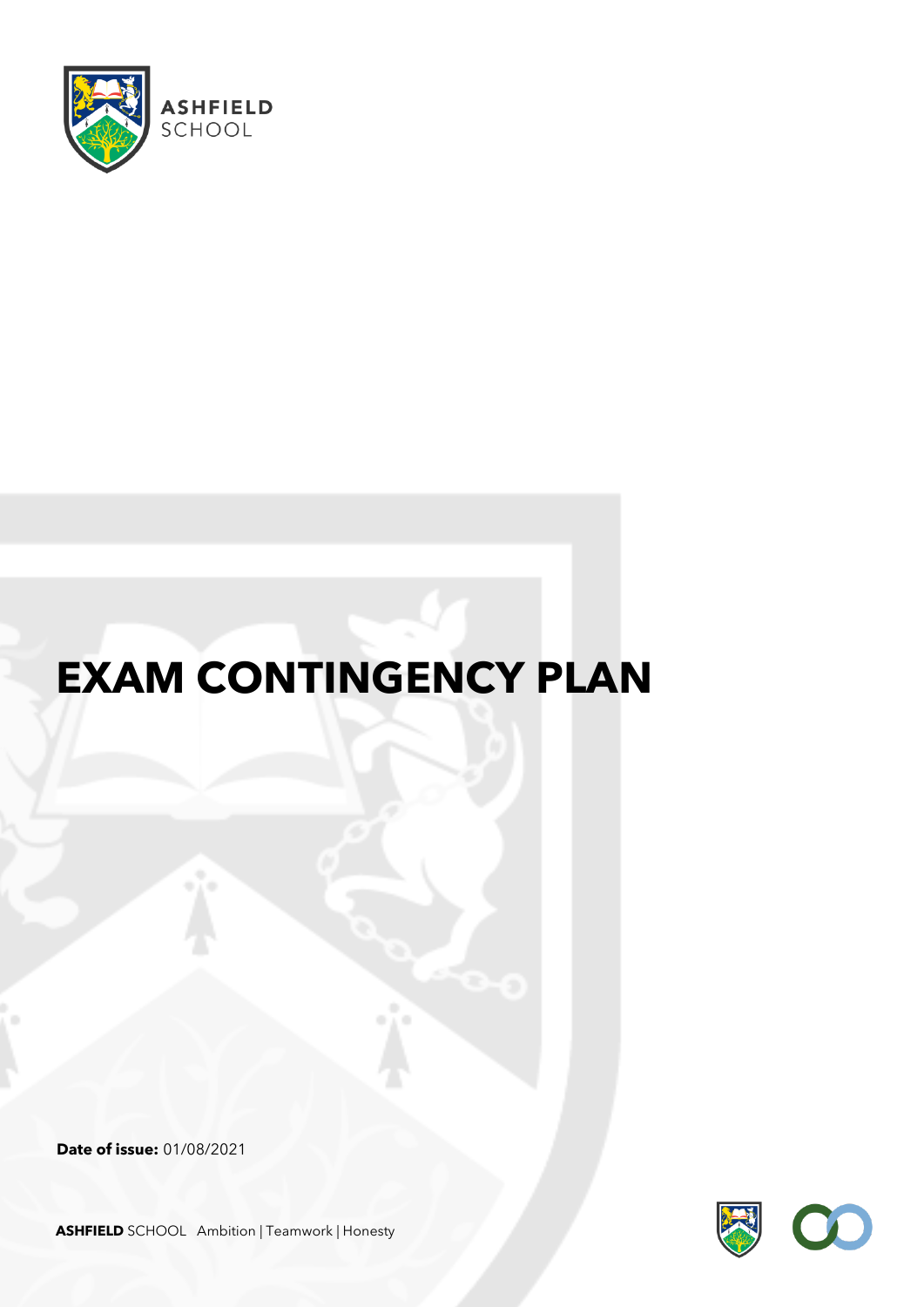# **Contents**

| Purpose of the plan                                |    |                                                                                   |   |  |
|----------------------------------------------------|----|-----------------------------------------------------------------------------------|---|--|
| Causes of potential disruption to the exam process |    |                                                                                   |   |  |
|                                                    | 1. | Exam officer extended absence at key points in the exam process (cycle)           | 3 |  |
|                                                    | 2. | SENCo extended absence at key points in the exam cycle                            | 4 |  |
|                                                    | 3. | Teaching staff extended absence at key points in the exam cycle                   | 4 |  |
|                                                    | 4. | Invigilators - lack of appropriately trained invigilators or invigilator absence  | 4 |  |
|                                                    | 5. | Exam rooms - lack of appropriate rooms or main venues unavailable at short notice | 4 |  |
|                                                    | 6. | Failure of IT systems                                                             | 5 |  |
|                                                    | 7. | *Disruption of teaching time - centre closed for an extended period               | 5 |  |
|                                                    | 8. | *Centre unable to open as normal during the exams period                          | 5 |  |
|                                                    | 9. | *Candidates unable to take examinations because of a crisis - centre remains open | 5 |  |
|                                                    |    | 10. *Disruption to the transportation of completed examination scripts            | 5 |  |
|                                                    |    | 11. *Assessment evidence is not available to be marked                            | 6 |  |
|                                                    |    | 12. *Centre unable to distribute results as normal                                | 6 |  |
|                                                    |    | 13. Cyber security attack on the centre                                           | 6 |  |
|                                                    |    |                                                                                   |   |  |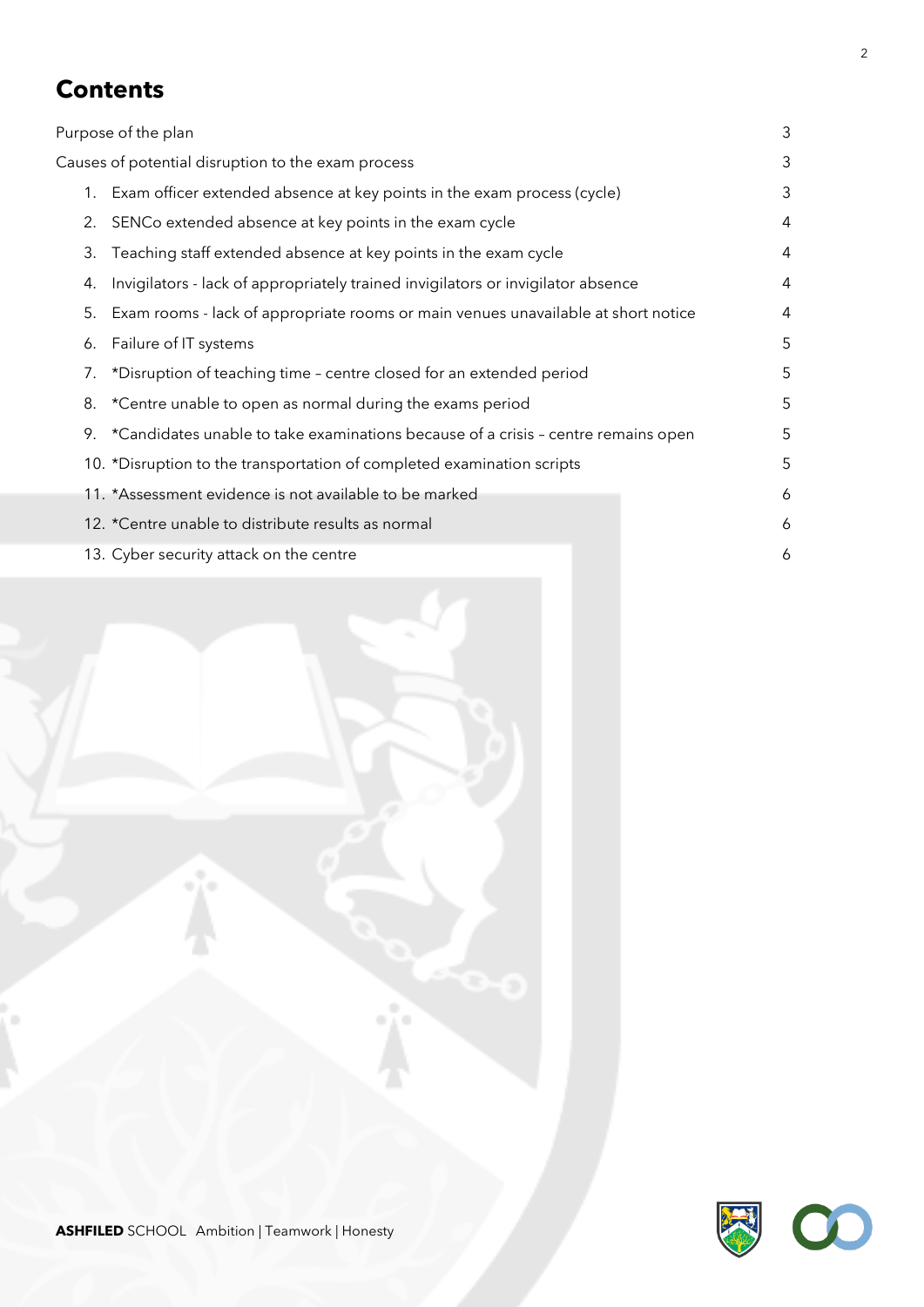# **Purpose of the plan**

This plan examines potential risks and issues that could cause disruption to the management and administration of the exam process at Ashfield School. By outlining actions/procedures to be followed in case of disruption it is intended to mitigate the impact these disruptions have on our exam process

Alongside internal processes, this plan is informed by information contained in the Joint contingency plan for the examination system in England, Wales and Northern Ireland where it is stated that "Centres should prepare plans for any disruption to examinations as part of their general emergency planning. It is important to ensure that relevant centre staff are familiar with the plan. Consideration should be given as to how these arrangements will be communicated to candidates, parents and staff should disruption to examinations occur."

# **Causes of potential disruption to the exam process**

# **1. Exam officer extended absence at key points in the exam process (cycle)**

#### Criteria for implementation of the plan

Key tasks required in the management and administration of the exam cycle not undertaken including:

- Planning
	- annual data collection exercise not undertaken to collate information on qualifications and awarding body specifications being delivered
	- annual exams plan not produced identifying essential key tasks, key dates and deadlines
	- sufficient invigilators not recruited and trained
- Entries
	- awarding bodies not being informed of early/estimated entries which prompts release of early information required by teaching staff
	- candidates not being entered with awarding bodies for external exams/assessment
	- awarding body entry deadlines missed or late or other penalty fees being incurred
- Pre-exams
	- exam timetabling, rooming allocation; and invigilation schedules not prepared
	- candidates not briefed on exam timetables and awarding body information for candidates
	- exam/assessment materials and candidates' work not stored under required secure conditions
	- internal assessment marks and samples of candidates' work not submitted to awarding bodies/external moderators
- Exam time
	- exams/assessments not taken under the conditions prescribed by awarding bodies
	- required reports/requests not submitted to awarding bodies during exam/assessment periods e.g. very late arrival, suspected malpractice, special consideration
	- candidates' scripts not dispatched as required to awarding bodies
	- CAGs not entered
- Results and post-results
	- access to examination results affecting the distribution of results to candidates
	- the facilitation of the post-results service
- Line Manager, Nicky Hillyard to liaise with Data Manager, Anthony Ince over entries.
- Line Manager, Nicky Hillyard, Head of Years, Data Manager, Senior Invigilator to liaise over pre- exam administration.



**ASHFILED** SCHOOL Ambition | Teamwork | Honesty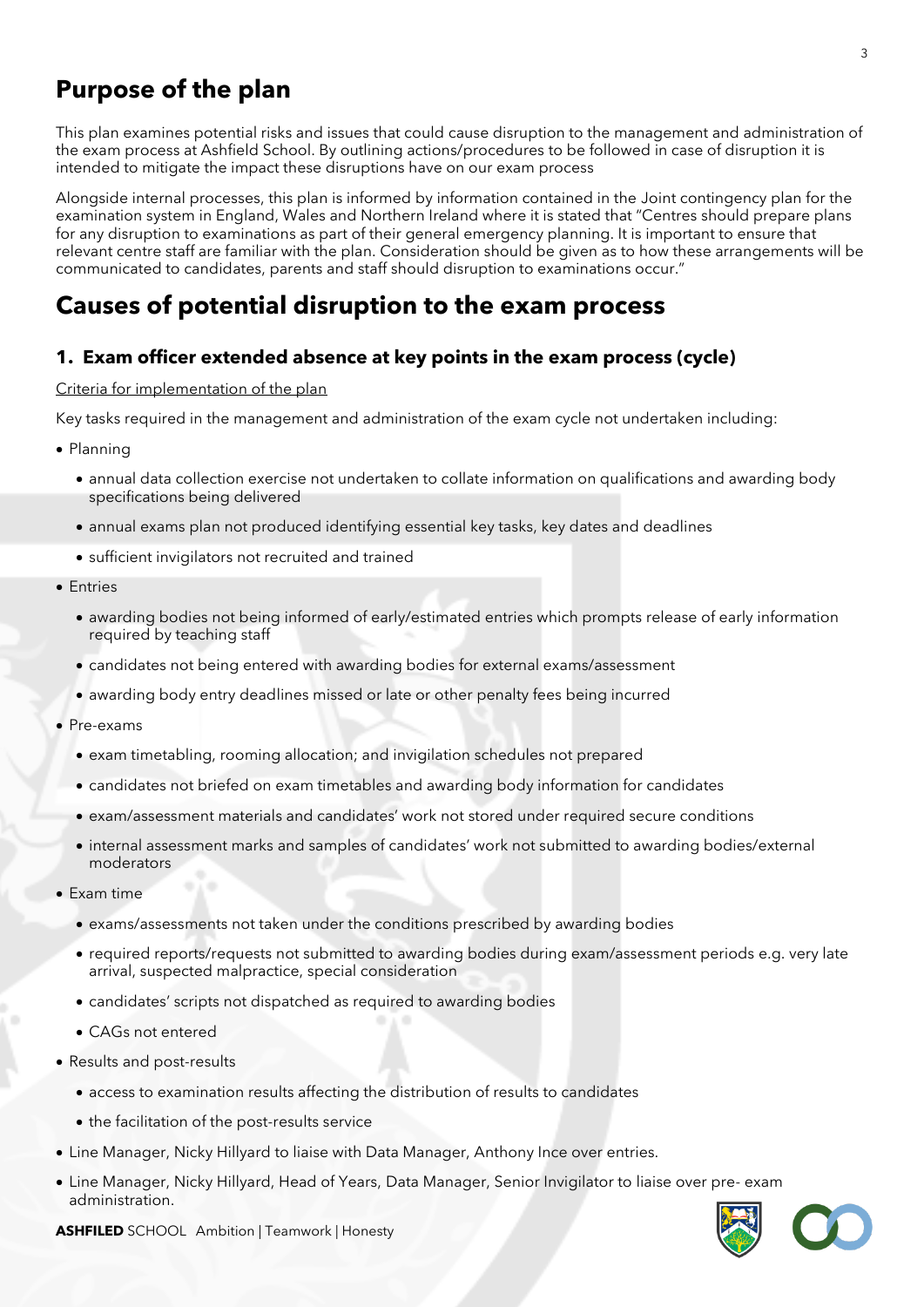• Senior Invigilator to liaise with Line Manager, Nicky Hillyard regarding exam time issues and results.

# **2. SENCo extended absence at key points in the exam cycle**

#### Criteria for implementation of the plan

Key tasks required in the management and administration of the access arrangements process within the exam cycle not undertaken including:

- Planning
	- candidates not tested/assessed to identify potential access arrangement requirements
	- evidence of need and evidence to support normal way of working not collated
- Pre-exams
	- approval for access arrangements not applied for to the awarding body
	- modified paper requirements not identified in a timely manner to enable ordering to meet external deadline
	- staff providing support to access arrangement candidates not allocated and trained
- Exam time
	- access arrangement candidate support not arranged for exam rooms

#### Centre actions:

• SENCO deputy to liaise with Exams Officer over SENCO absence.

# **3. Teaching staff extended absence at key points in the exam cycle**

#### Criteria for implementation of the plan

Key tasks not undertaken including:

- Early/estimated entry information not provided to the exams officer on time; resulting in pre-release information not being received
- Final entry information not provided to the exams officer on time; resulting in:
	- candidates not being entered for exams/assessments or being entered late
	- late or other penalty fees being charged by awarding bodies
- Internal assessment marks and candidates' work not provided to meet submission deadlines. CAGs not entered for internal deadlines (2020-21 Season)

#### Centre actions:

• Line Manager and Exams Officer to liaise with remaining teaching staff.

# **4. Invigilators - lack of appropriately trained invigilators or invigilator absence**

#### Criteria for implementation of the plan

- Failure to recruit and train sufficient invigilators to conduct exams
- Invigilator shortage on peak exam days
- Invigilator absence on the day of an exam
- Recruitment and training is done well in advance.
- Exams Officer and Senior Invigilator to cover absences or shortages, although Ashfield School's
- policy is not to work to the minimum ratio requirements.

# **5. Exam rooms - lack of appropriate rooms or main venues unavailable at short notice**

Criteria for implementation of the plan

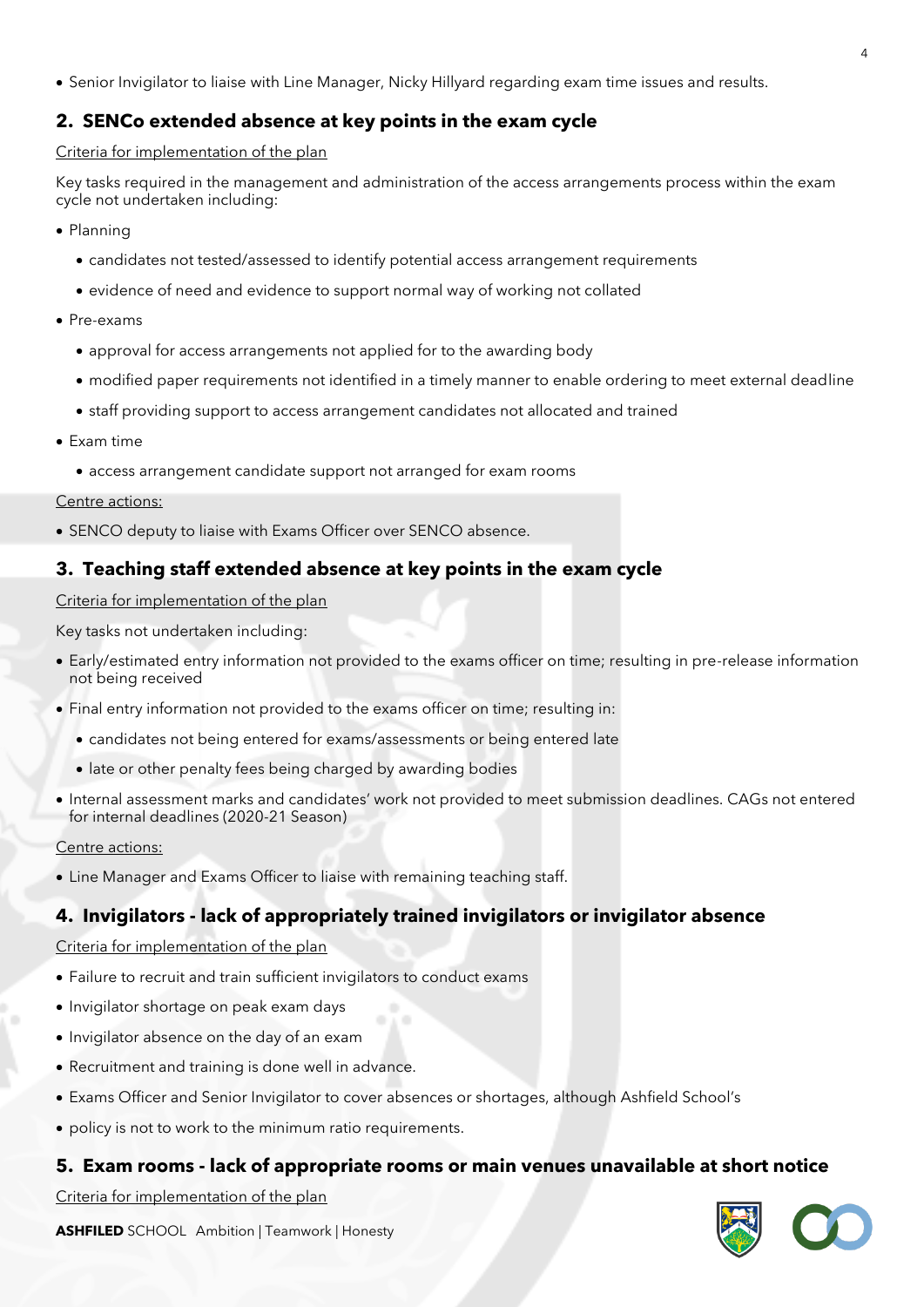- Exams officer unable to identify sufficient/appropriate rooms during exams timetable planning
- Insufficient rooms available on peak exam days
- Main exam venues unavailable due to an expected incident at exam time

#### Centre actions:

• In an emergency large classroom (Year Bases) could be utilised for examination purposes or rooms in the LS Department.

# **6. Failure of IT systems**

Criteria for implementation of the plan

- MIS system failure at final entry deadline
- MIS system failure during exams preparation
- MIS system failure at results release time

Centre actions:

• Exams Officer and Data Manager to liaise with Examination Boards as to appropriate action.

# **7. \*Disruption of teaching time – centre closed for an extended period**

\*Criteria for implementation of the plan

• Centre closed or candidates are unable to attend for an extended period during normal teaching or study supported time, interrupting the provision of normal teaching and learning.

#### Centre actions:

• Headmaster, Governors, SLT to take the necessary action.

# **8. \*Centre unable to open as normal during the exams period**

\*Criteria for implementation of the plan

• Centre unable to open as normal for scheduled examinations

\*In the event that the head of centre decides the centre cannot be opened for scheduled examinations, the relevant awarding body must be informed as soon as possible. Awarding bodies will be able to offer advice regarding the alternative arrangements for conducting examinations that may be available and the options for candidates who have not been able to take scheduled examinations.

#### Centre actions:

• Exams Officer to liaise with Head of Centre and inform awarding bodies. Headmaster/Exams Officer to explore alternative venues, including other schools in The Two Counties Multi Academy Trust

# **9. \*Candidates unable to take examinations because of a crisis – centre remains open**

\*Criteria for implementation of the plan

• Candidates are unable to attend the examination centre to take examinations as normal

Centre actions:

• Consideration would be given on an individual basis as to why they were unable to attend the examination centre. Special consideration may be applied for.

# **10. \*Disruption to the transportation of completed examination scripts**

\*Criteria for implementation of the plan

• Delay in normal collection arrangements for completed examination scripts

Centre actions:

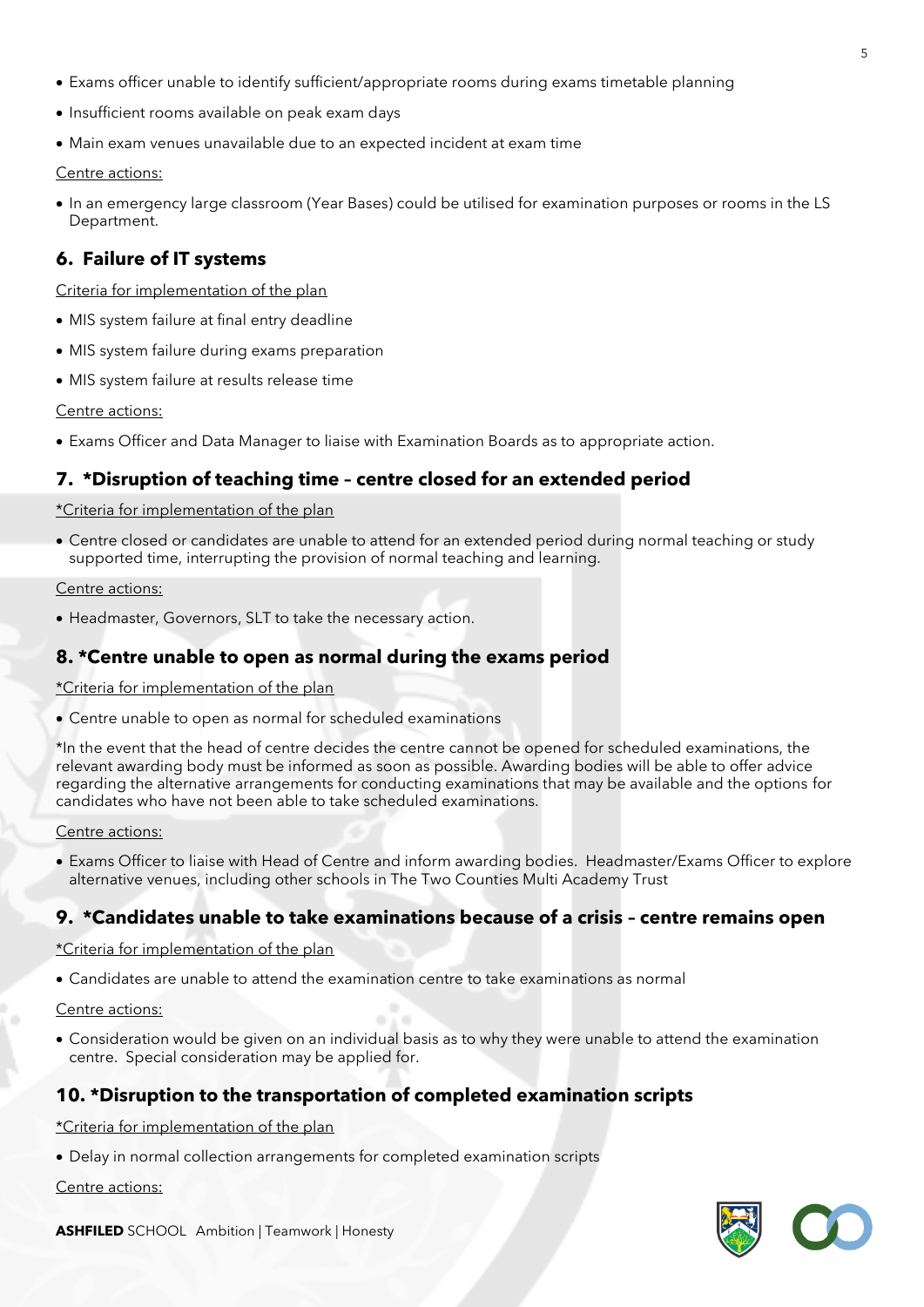• Scripts remain securely stored in exams office or Exams Officer transports them to the Post Office by collection by Parcelforce.

# **11. \*Assessment evidence is not available to be marked**

\*Criteria for implementation of the plan

• Large scale damage to or destruction of completed examination scripts/assessment evidence before it can be marked

Centre actions:

• Exams Officer to contact awarding bodies for advice.

# **12. \*Centre unable to distribute results as normal**

\*Criteria for implementation of the plan

• Centre is unable to access or manage the distribution of results to candidates, or to facilitate post- results services

Centre actions:

• Exams Office to contact awarding bodies for advice.

# **13. Cyber Security Attack on the Centre**

\*Criteria for implementation of the plan

• Centre is the victim of a cyber security attack, resulting in loss of data.

Centre actions:

- The Centre already has a policy that limits the possibility of a cyber attack
- Hard copies of students' evidence has been retained.